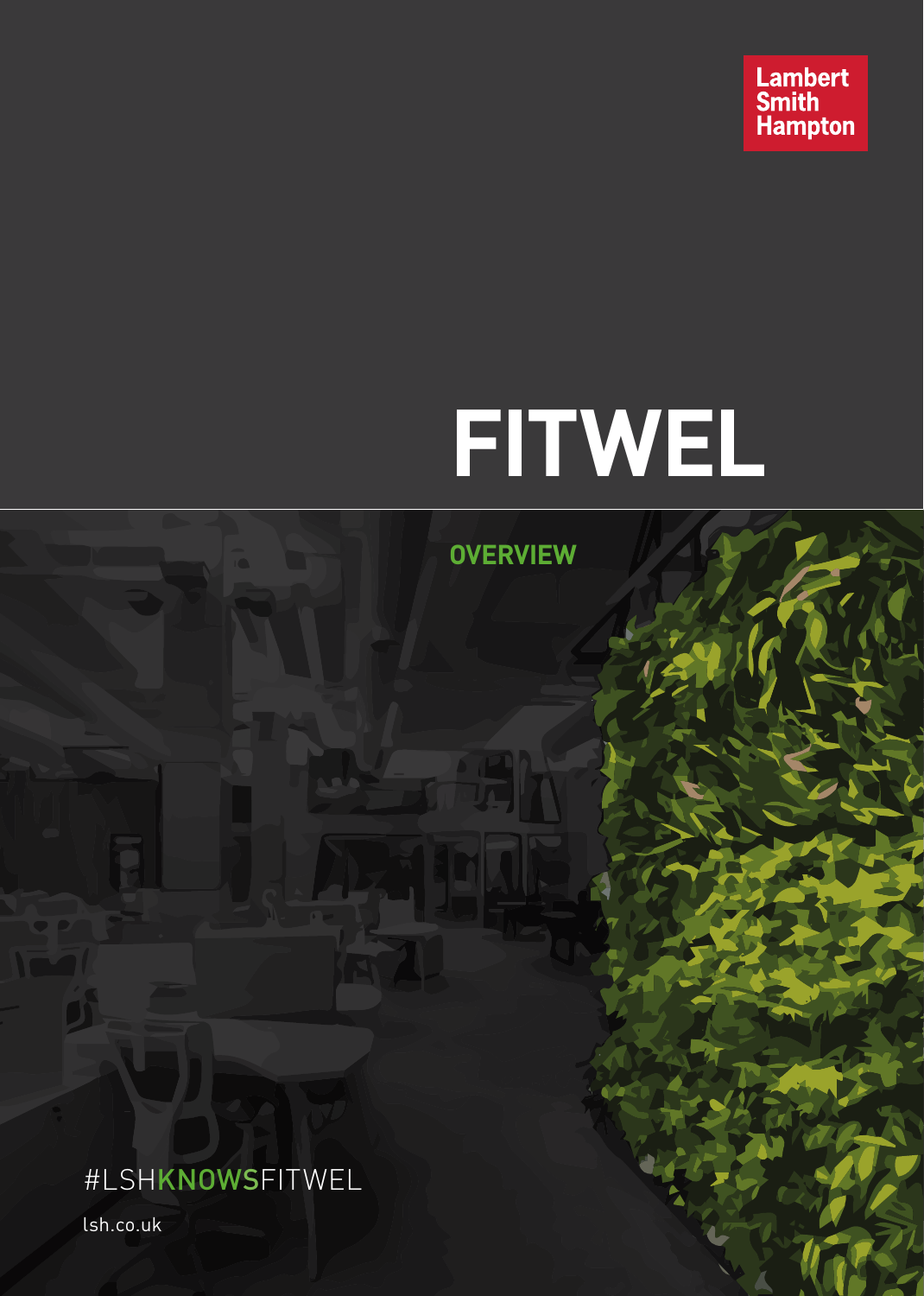For example, increased occupier absenteeism and decreased productivity are two factors consistent with poor design and facilities. This often has a detrimental economic knock-on-effect too.

Today, occupiers demand healthier workplaces than ever before and the onus increasingly falls on building owners and businesses to provide this in spaces.

# WHAT IS FITWEL?

It's an internationally recognised certification scheme for the built environment designed to assess and improve the health and productivity outcomes of workspaces.

It focuses on company policy and building design to help achieve healthier workplaces.

Buildings are assessed against 12 main strategies, receiving a maximum of 144 points. Each strategy is linked to at least one health impact, such as increasing physical activity, promoting occupant safety, reducing absenteeism, supporting social equity, instilling feelings of wellbeing, impacting community health and guiding a healthy diet. They are weighted differently, depending on their perceived impact on building occupants' health.

# There is growing evidence that suggests building design impacts health.

### Buildings that achieve a minimum number of 90 points are awarded a Fitwel rating at three levels:

The project is then registered on the online Fitwel System and the assessment and supporting evidence are sent to

|                                               | <b>FITWEL STRATEGY</b>                                                                                                                                                                                                                                                                                            |
|-----------------------------------------------|-------------------------------------------------------------------------------------------------------------------------------------------------------------------------------------------------------------------------------------------------------------------------------------------------------------------|
| <b>LOCATION</b>                               | points awarded based on proximity to local<br>amenities and public transportation.                                                                                                                                                                                                                                |
| <b>BUILDING</b><br><b>ACCESS</b>              | points awarded for safe pedestrian access,<br>appropriate lighting and appropriate<br>numbers of secure bicycle and car parking.                                                                                                                                                                                  |
| <b>OUTDOOR</b><br><b>SPACES</b>               | points awarded based on access to well-kept<br>outdoor spaces.                                                                                                                                                                                                                                                    |
| <b>ENTRANCES &amp;</b><br><b>GROUND FLOOR</b> | points are not awarded for size but<br>relating to the layout and amenities<br>in the reception area.                                                                                                                                                                                                             |
| <b>STAIRWELLS</b>                             | points awarded for visibility, staircase<br>design and location as well as the ability and<br>desire for occupants to use the staircase.                                                                                                                                                                          |
| <b>INDOOR</b><br><b>ENVIRONMENTS</b>          | points awarded for signage and building<br>management policies that help to increase<br>indoor air quality.                                                                                                                                                                                                       |
| WORKSPACES                                    | points awarded for the ability for occupants<br>to control their workplaces from external<br>elements and access to areas that<br>accommodate different amenities. If this<br>is not provided by the landlord, for some<br>elements it may be incorporated into leases<br>as a condition of the tenant's fit out. |
| <b>SHARED SPACES</b>                          | points awarded for the inclusion of several<br>shared spaces and facilities for tenants such<br>as break out areas, quiet rooms, exercise<br>rooms and fitness facilities.                                                                                                                                        |
| <b>WATER SUPPLY</b>                           | points awarded for the supply of and access<br>to drinking water.                                                                                                                                                                                                                                                 |
| <b>FOOD SERVICES</b>                          | points awarded for the promotion of healthy<br>options within internal food service areas;<br>full points are awarded if no food service<br>areas are provided within the building.                                                                                                                               |
| <b>VENDING</b><br><b>MACHINES</b>             | points awarded for location, choice<br>and pricing of vending machines and<br>their contents.                                                                                                                                                                                                                     |
| <b>EMERGENCY</b><br><b>PROCEDURES</b>         | points awarded for access to certain<br>first aid facilities as well as organisation<br>of emergency plans.                                                                                                                                                                                                       |
|                                               |                                                                                                                                                                                                                                                                                                                   |

# FITWEL AND HOW IT WORKS THE RESERVE BUILDING CONTROL IN THE RESERVE BUILDING

The requirements under each strategy change slightly depending on the building being assessed, but the premise stays the same. For example, Fitwel can be applied to:





- A multi-tenanted building, where floors and common areas are occupied by multiple tenants or whole companies occupy a floor each
- A single-tenant building, where a single tenant occupies all floors
- are occupied or controlled by a single tenant
- Retail spaces

## THE BENEFITS OF FITWEL CERTIFICATION

Fitwel provides a holistic view of how well you are providing a healthy working environment for your tenant or employees. Adopting an outward measure of how well a business cares for employees brings

## RECRUITMENT AND RETENTION –

or employees to your workspace by demonstrating your commitment to health promotion.

### REINFORCED BRAND IMAGE –

create a positive brand awareness and improve your reputation by highlighting that your company considers social impacts.

## CUSTOMER & EMPLOYEE PERCEPTION –

achieving a Fitwel rating demonstrates an understanding that your company understands the importance of wellbeing in the workplace and has achieved certification of this. This can feature in company reports and can be displayed within the property.

# LSH CERTIFIED FITWEL ASSESSORS

Whether you are a property owner, a landlord or a business looking to improve its workspace, we are ready to guide you through the Fitwel process. Our team of Fitwel certified assessors offer a simple, cost-effective service that will help you to making a lasting improvement to your workspace





environment.